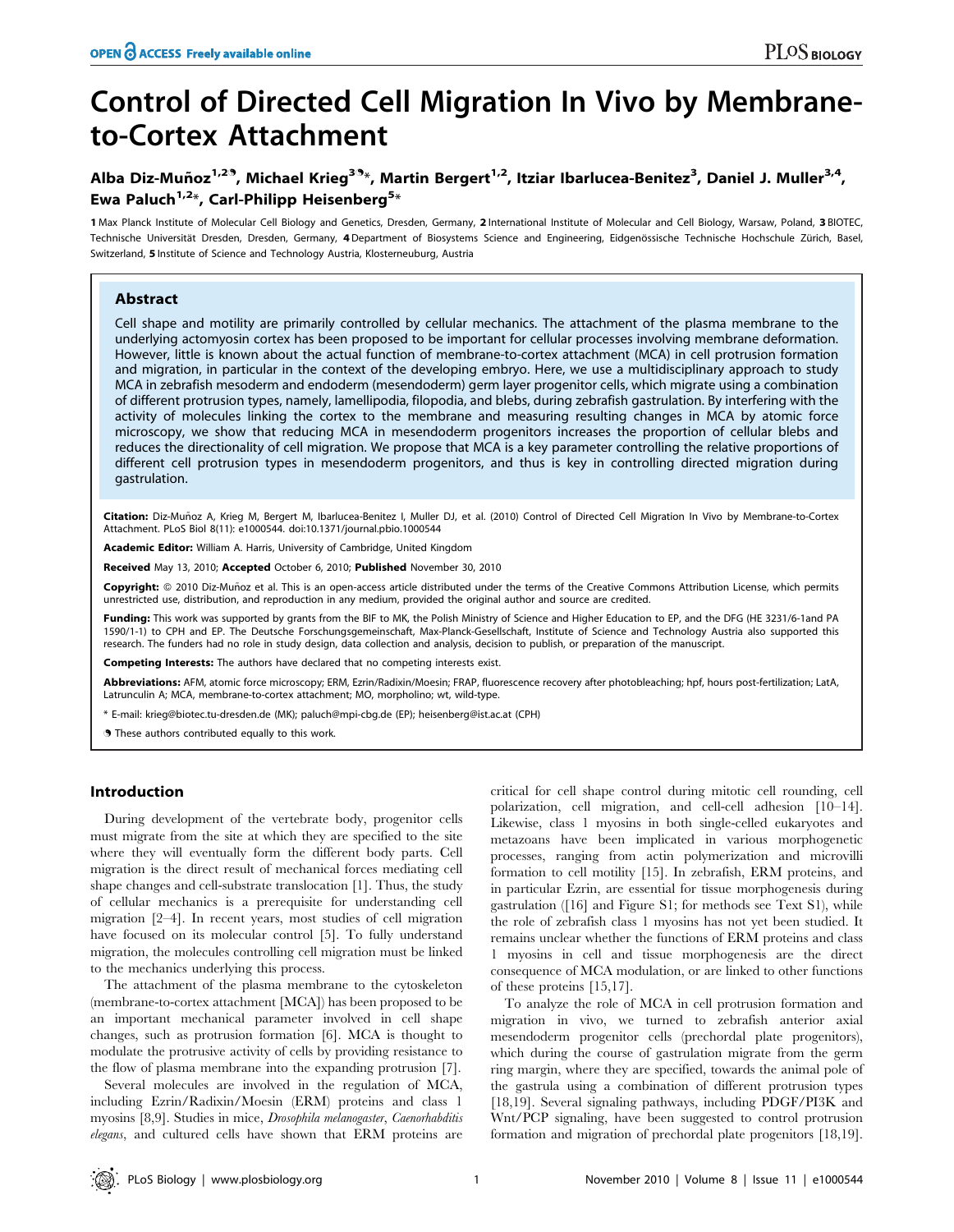### Author Summary

Cell migration, like any event involving shape changes, is a mechanical process controlled by complex biochemical pathways. Here, we examine cell migration in developing embryos with a combination of cell biological tools and atomic force microscopy, so as to investigate how cellular mechanical properties control migration. A fundamental step during migration is the formation of a protrusion at the leading edge of the cell. In three-dimensional environments, and particularly in vivo, cells use different protrusion types: spike-like filopodia and flattened lamellipodia, whose growth is driven by actin polymerization, and spherical blebs, which grow because of intracellular pressure pushing on the membrane. It is important to understand how the formation of different protrusion types is mechanically and molecularly controlled, and how the different protrusions specifically contribute to migration. We have addressed this using the zebrafish embryo as a model system. We show that reducing the strength of the attachment between the plasma membrane and the underlying cortical network of actin filaments, or increasing intracellular pressure, increases the proportion of cellular blebs and reduces the directionality of cell migration. Our work reveals that blebs, lamellipodia, and filopodia are not interchangeable and that the relative proportion of each type of protrusion, under the control of mechanical parameters, determines migration directionality during zebrafish gastrulation.

Recently, we showed that ERM proteins are phosphorylated and thus activated in prechordal plate progenitor cells, and are required for prechordal plate morphogenesis ([16] and Figure S1; for methods see Text S1), alluding to the possibility that ERM proteins modulate prechordal plate cell morphogenesis by regulating MCA.

Here, we show that MCA is a critical mechanical parameter determining the proportion of different protrusion types formed by prechordal plate progenitors, and thereby controlling directed migration during zebrafish gastrulation.

#### Results

To test whether MCA can be modulated in prechordal plate cells by interfering with ERM protein activity, we developed an assay for measuring MCA using atomic force microscopy (AFM), and compared MCA in isolated control and ERM-deficient prechordal plate cells. Control cells were obtained from embryos expressing the Nodal-ligand Cyclops (Cyc), previously shown to induce prechordal plate progenitor cell fate and activate ERM proteins [16,20]. ERM-deficient cells were obtained from embryos expressing Cyc in combination with either a dominant negative non-phosphorylatable version of  $\epsilon z \dot{r}$  (DNE $\epsilon z \dot{r}$  T564A; [21]) or a combination of morpholinos (MOs) targeted against ezrin and moesin-a to inactivate ERM protein function ([16]; details about MO and controls in Materials and Methods). To quantify MCA, we estimated the adhesion energy density between the plasma membrane and the subjacent cytoskeleton  $(W_0;$  Figure 1A and 1B; [22,23]) by measuring via single cell force spectroscopy [24] the force needed to extrude single lipid-membrane nanotubes (or tethers) from the cell plasma membrane. Various models of tether extrusion have shown that the force required to hold a tether at a constant height (static tether force,  $F_0$ ; see Figure 1A and 1B) depends on the membrane bending rigidity (k), the plasma membrane surface tension  $(\sigma)$ , and the energy density of MCA

 $(W_0; [22, 23])$ :

$$
F_0 = 2\pi (2(\sigma + W_0)\kappa)^{1/2}
$$
 (1)

where  $\sigma + W_0$  is also called apparent surface tension of the membrane  $(T_{\text{app}};$  [22]). By extruding tethers from control and ERM-deficient prechordal plate cells, we found that the static tether force  $F_0$  was significantly reduced in ERM-deficient cells (Figure 1C; Table S1). We then used  $F_0$  to calculate the reduction of apparent tension  $T_{\text{app}}$  in ERM-deficient cells  $(T_{\text{app}}=$ 18  $\mu$ N·m<sup>-1</sup>, median) compared to control cells ( $T_{app}$  = 46  $\mu$ N·m<sup>-1</sup> , median), using a previously determined value for  $\kappa$ , which we assumed was unchanged upon ERM depletion ([25]; details in Materials and Methods). To estimate the corresponding decrease in MCA energy  $(W_0)$ , we then measured the plasma membrane tension  $\sigma$  by extruding tethers from cells treated with Latrunculin A (LatA) to depolymerize the actin cortex, where  $W_0$  is negligible and thus  $T_{\text{app}} \cong \sigma$  [26]. We found  $T_{\text{app}}$  to be strongly reduced in LatAtreated cells  $(T_{app} \cong 2.5 \mu N \cdot m^{-1} \cong \sigma)$ , indicating that  $\sigma$  is small compared to  $W_0$  and contributes very little to  $T_{\text{app}}$  ( $W_0 \cong T_{\text{app}}$ ). Using this value of  $\sigma$ , we calculated  $W_0$  and found it to be strongly reduced upon ERM inactivation in prechordal plate cells (Figure 1D).

Inactivating ERM proteins is expected to result in a decrease in the number of molecules cross-linking the cortex to the membrane (cross-linkers). To analyze whether the density of cross-linkers is indeed reduced in ERM-deficient prechordal plate cells, we extruded tethers at varying velocities in control and ERMdeficient cells (Figure 1E and 1F; [22,27]). The tether pulling force has to counteract the friction of the cross-linkers against lipid bilayer flowing into the tether, and increases with increasing pulling velocities (Figure 1G). A recent model has related pulling force–velocity profiles to the density of cross-linkers and the lipid bilayer viscosity ([23]; details in Materials and Methods). By measuring the diffusion of a palmitoyl-anchored GFP (GAP43- GFP) within the plasma membrane as a reporter of lipid mobility [28], we first verified that the viscosity of the plasma membrane remains unchanged between control and ERM-deficient cells (Figure S2A–S2F; details in Text S1). Using a published value for membrane viscosity (details in Materials and Methods), we then deduced the density of membrane-to-cortex cross-linking molecules from the fits of the force–velocity profiles. We found that control cells displayed about 600 cross-linking molecules per square micrometer, which corresponds to a 41-nm lateral separation between molecules on average (Figure S2G). In ERM-deficient cells, the density of cross-linking molecules was strongly reduced (Figures 1H and S2G), indicating that the reduction of  $W_0$  in ERM-deficient cells is caused by a decrease in the density of active cross-linking molecules.

Mechanical coupling of the plasma membrane to the underlying actin cortex has been proposed to influence the formation of cellular blebs [29]. Bleb-like protrusions are a common alternative to lamellipodia during migration in various cell types ranging from primordial germ cells in zebrafish to cancer cells in culture [30,31]. We thus compared protrusion formation in isolated control and ERM-deficient prechordal plate cells expressing membrane-anchored RFP to mark the plasma membrane and Lifeact-GFP to label F-actin [32]. Isolated control cells on nonadhesive substrates formed only blebs, recognizable by the local detachment of the plasma membrane from the underlying actin cortex (Figure 2A; Video S1). Some of these blebs propagated around the cell circumference by asymmetric assembly of the actin cortex at the bleb neck, a behavior previously described as ''circus movements'' [33]. In contrast, ERM-deficient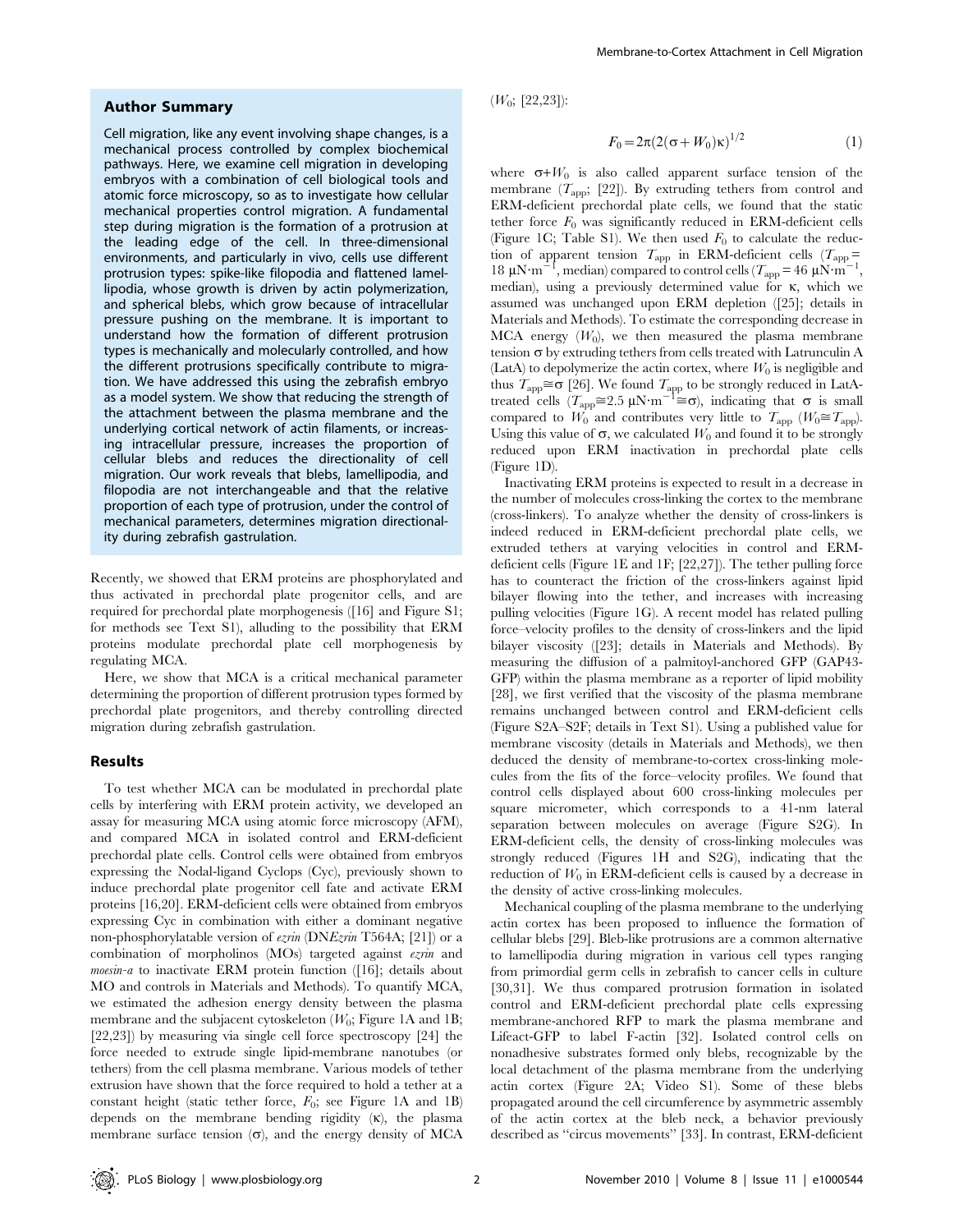

Figure 1. MCA is reduced in ERM-deficient prechordal plate progenitor cells. (A) Schematic outline of the height-clamp experiment. A lectin-coated cantilever is lowered onto a cell. After a short contact time ( $\approx$ 200 ms) the cantilever is retracted 6 µm, and the position is then held constant. Upon retraction, a tether is formed between the tip of the cantilever and the cell membrane. The bending of the cantilever measures the force exerted on the cantilever. i–iii indicate events in the force curve shown in (B): i, cantilever approach and contact formation; ii, tether extrusion; iii, tether rupture. (B) Example force–time curve showing an interaction event. Force is red; piezo position is blue. The vertical step in the force–time trace shows an unbinding event of a tether at 6 µm (clamp set point) above the cell surface. (C) Static tether force in control and ERM-deficient prechordal plate progenitor cells. For numbers of cells probed see Table S1. (D) Median adhesion energy density of control and ERM-deficient prechordal plate progenitor cells determined from F<sub>0</sub> using Equation 1. Error bars indicate absolute deviation of the median. *p*-values were obtained from Mann–Whitney U test. (E) Schematic outline of the dynamic tether force spectroscopy experiment. A lectin-coated cantilever is lowered onto a cell. After a short contact time ( $\approx$ 200 ms) the cantilever is retracted 90  $\mu$ m at different speeds. Upon retraction, a tether can form between the tip of the cantilever and the cell membrane, pulling the cantilever downwards. When a tether unbinds, the cantilever relaxes, causing a vertical force-step in the corresponding force spectrum, as shown in (F). (F) Example force–velocity curves of control and LatA-treated cells acquired by dynamic tether extrusion force spectroscopy. The vertical step in each force curve represents a tether-unbinding event. i–iii refer to events depicted in (E). (G) Median tether forces of control and ERM-deficient prechordal plate progenitor cells as a function of extrusion velocity. For numbers of cells probed see Table S1. (H) Density of membrane-to-cytoskeleton cross-linking molecules of control and ERM-deficient prechordal plate progenitor cells as determined from fits of the tether force–velocity profiles displayed in (G). Error bars indicate error propagated from the fit. For details see Materials and Methods. doi:10.1371/journal.pbio.1000544.g001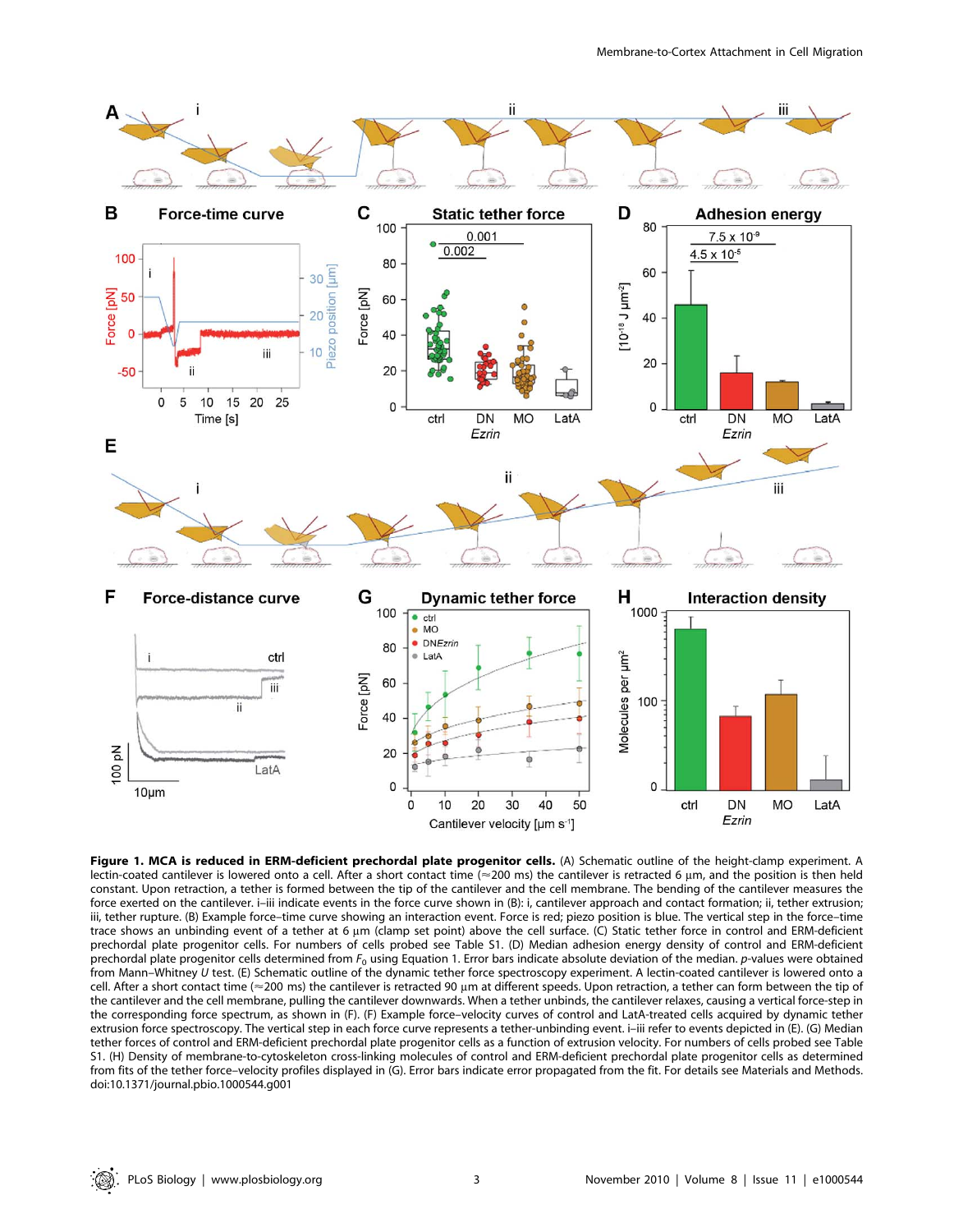

Figure 2. ERM proteins modulate prechordal plate progenitor cell protrusion formation. (A) Examples of isolated control and ERM-deficient prechordal plate progenitor cells. (B) Maximum bleb size in isolated control and ERM-deficient prechordal plate progenitor cells. (C) Frequency of bleb formation in isolated control and ERM-deficient prechordal plate progenitor cells. (D) Animal view of the leading edge of a wt prechordal plate. Inset shows a schematic animal view of an embryo at 80% epiboly, with the green rectangle marking the imaged area in (D). Examples of a bleb, filopodium, and lamellipodium in prechordal plate leading edge cells. Arrowheads point to the protrusions. Arrow indicates the separation between actin cortex and membrane in the bleb. (E) Percentage of blebs, filopodia, and lamellipodia in wt prechordal plate leading edge cells (mean  $\pm$  half standard deviation). (F) Example blebs (arrowheads) in wt and ERMdeficient prechordal plate leading edge cells. (G) Maximum bleb size in wt and ERM-deficient prechordal plate leading edge cells. (H) Frequency of bleb formation in wt and ERM-deficient prechordal plate leading edge cells. Plasma membrane (GPI-RFP) is red; actin cortex (Lifeact-GFP) is green. Scale bars  $= 10 \mu m$ . The projected bleb size in (B) and (G) was normalized to the projected cell size. Number of analyzed blebs in (B) and  $(C) = 39$  (control), 42 (DNEzrin), and 51 (ezrin-MO) and in  $(G) = 14$  (wt), 16 (DNEzrin), and 15 (ezrin-MO). Number of analyzed cells in (E) and (H) = 23 (wt), 30 (DNEzrin), and 12 (ezrin-MO). Statistical significance was determined using  $t$  test (G) or Mann-Whitney  $U$  test (B, C, and H).

doi:10.1371/journal.pbio.1000544.g002

cells exhibited less coordinated circus movements and formed significantly larger blebs with a higher frequency (Figure 2A–2C; Videos S2 and S3). These findings indicate that reduced MCA in isolated ERM-deficient prechordal plate cells correlates with increased blebbing activity.

To determine whether similar changes in cell blebbing occur in ERM-deficient prechordal plate cells in vivo, we analyzed prechordal plate progenitor cell protrusion formation in wild type (wt) and ERM-deficient embryos expressing membrane-anchored RFP and Lifeact-GFP to distinguish between protrusion types (Videos S4, S5, S6). Three types of cellular protrusions were found in both wt and ERM-deficient prechordal plate progenitors (Figure 2D and 2E): (i) spherical protrusions initially devoid of actin, a characteristic of blebs [34], (ii) sheet-like protrusions containing actin throughout their expansion, resembling lamellipodia, and (iii) long, thin, actin-containing protrusions resembling filopodia. To quantify the formation of these different cellular protrusions in prechordal plate progenitors, we determined the frequencies of their formation, their respective proportions, and the mean time spent by the cell forming each type of protrusion. We found that in ERM-deficient prechordal plate progenitors, the frequency and size of blebs, the mean time spent blebbing, and the proportion of blebs were significantly increased, at the expense of lamellipodia and filopodia (Figures 2F–2H and S3). These observations indicate that, similar to isolated cells in culture, ERM-deficient prechordal plate progenitors with reduced MCA in vivo exhibit increased blebbing and that increased blebbing is accompanied by reduced filopodium and lamellipodium formation.

Both cortical contractility and MCA have been previously shown to be key mechanical properties controlling bleb formation [35,36]. To exclude that changes in cortical tension rather than in MCA are responsible for the increased blebbing phenotype, we compared tension between control and ERM-deficient cells by colloidal force microscopy using AFM [37]. We found no significant differences in cell cortex tension between control and ERM-deficient cells (Figure S4), indicating that increased blebbing of ERM-deficient prechordal plate progenitors is not due to altered contractility.

We next asked whether increased blebbing activity in ERMdeficient prechordal plate progenitors with reduced MCA changes their migratory behavior. To analyze the migratory activity of prechordal plate progenitors, we tracked the nuclei of individual progenitors at the leading edge of the prechordal plate marked with Histone-Alexa-488 from mid to late gastrulation stages (8– 10 h post-fertilization [hpf]; Figure 3A; Video S7). While the instantaneous speed of the cells remained largely unchanged, we found a significant decrease in the directional persistence and thus net speed of prechordal plate progenitor cell migration in ERMdeficient embryos (Figure 3B–3D). This suggests that increased blebbing activity in ERM-deficient prechordal plate progenitors with reduced MCA leads to reduced net movement speed and directionality.

To determine whether ERM proteins function cell-autonomously in mesendoderm progenitors to modulate cell migration, we co-transplanted single mesendoderm control cells (expressing Cyc, which activates ERM proteins; [16]) with ERM-deficient cells (expressing Cyc in combination with ezrin-MO to inactivate ERM proteins) into the lateral side of MZoep mutant embryos lacking most of their endogenous mesendoderm progenitors [38]. Under these conditions, transplanted cells only rarely interact with their neighbors and mostly undergo single cell migration [39]. We then tracked the movement of the cell nuclei from mid to late gastrulation stages (6–10 hpf; Figure 3E; Video S8). Similar to the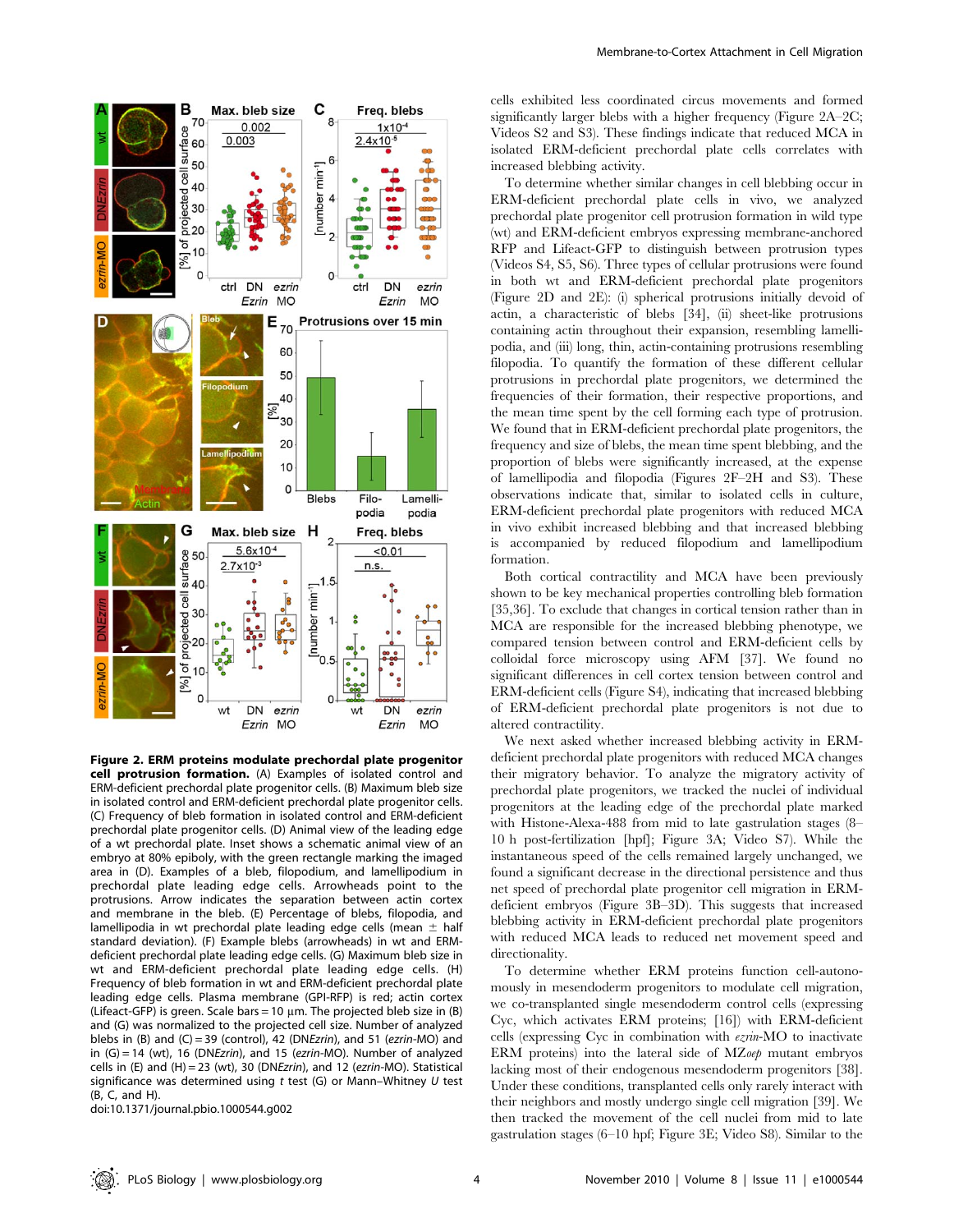

Figure 3. ERM proteins modulate prechordal plate progenitor cell migration. (A) Animal view of the leading edge of a wt prechordal plate with example tracks of cell nuclei movements (tracking time = 25 min). Plasma membrane (GPI-RFP) is red; nuclei (Histone-Alexa-488) are green. Scale bar = 10 mm. (B–D) Instantaneous speed (B), directional persistence (C), and net speed (D) of prechordal plate leading edge cell migration in wt and ERM-deficient embryos. (E) Lateral view of a MZoep mutant embryo (blue) at 50% epiboly (6 hpf) with example tracks of control (green) and ERMdeficient mesendoderm cells (red) transplanted into the lateral germ ring margin at the onset of gastrulation (5 hpf). Tracking time = 110 min. Scale bar = 50 µm. (F-H) Instantaneous speed (F), directional persistence (G), and net speed (H) of transplanted ERM-deficient single lateral mesendoderm cells. Note that the values for speeds and directional persistence were plotted as ratios relative to transplanted control cells in the same embryo (internal controls) to reduce experimental variability between different embryos. Number of analyzed cells in (B–D) = 22 (wt), 20 (DNEzrin), 13 (ezrin-MO), and in (F–H) = 21 ezrin-MO compared to control. Statistical significance was determined using t test (B–D) or Matlab ttest2 (F–H). doi:10.1371/journal.pbio.1000544.g003

behavior observed in the prechordal plate, transplanted ERMdeficient mesendoderm cells displayed a reduced directional persistence and slower net migration speed when compared to co-transplanted control cells, while their instantaneous speed was unchanged (Figure 3F–3H). This suggests that ERM proteins cellautonomously modulate mesendoderm progenitor cell migration.

We found that in ERM-deficient cells, reduced MCA correlates with increased blebbing and that increased blebbing correlates with reduced movement directionality, which suggests that these phenotypes are functionally linked. To test whether the observed changes in cell blebbing and migration are caused by the reduction in MCA rather than by potential changes in other ERMcontrolled activities, we reduced MCA independent of ERM proteins. To reduce MCA in prechordal plate progenitors, we injected a MO targeted against myosin1b-like2 (details about MO and controls in Materials and Methods) to interfere with the activity of Myosin1b, which has been previously associated with regulating MCA [9]. Similar to ERM-deficient cells, Myosin1bdeficient mesendoderm cells exhibited reduced MCA, increased blebbing, and reduced movement directionality and net speed both within the prechordal plate and as single cells transplanted in MZoep mutant embryos (Figures 4A–4G and S5; Video S9). This supports our suggestion that reducing MCA is sufficient to enhance mesendoderm cell blebbing and interfere with movement directionality and net speed, and that these phenotypes are functionally linked.

We next sought to test whether increased cell blebbing leads to the observed reduced movement directionality or whether these phenotypes are independent consequences of reduced MCA. To do so, we analyzed prechordal plate progenitor cell movement directionality when cell blebbing is increased but MCA is not reduced. To increase cell blebbing without reducing MCA, we injected a MO targeted against myosin phosphatase, target subunit 2 (myop-MO), which has previously been shown to promote the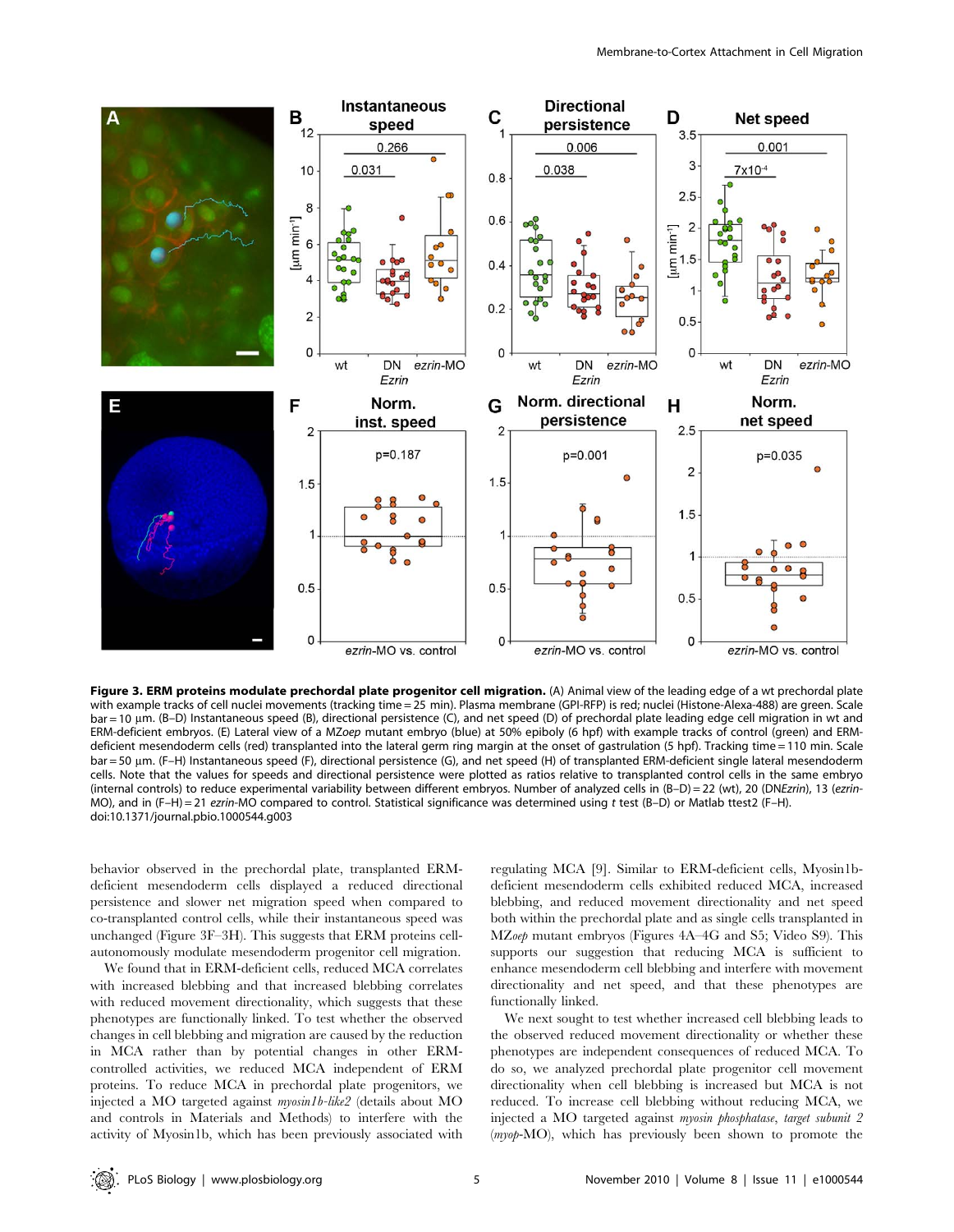

Figure 4. Myosin1b and Myosin phosphatase modulate prechordal plate progenitor cell protrusion formation and migration. (A) Static tether forces of isolated prechordal plate progenitor control and Myosin1b-deficient cells. (B) Adhesion energy density calculated from data presented in (A) using Equation 1. Error bars indicate absolute deviation of the median. (C) Maximum bleb size in wt and Myosin1b-deficient leading edge prechordal plate progenitor cells. (D) Frequency of bleb formation in wt and Myosin1b-deficient leading edge prechordal plate progenitor cells. (E–G) Instantaneous speed (E), directional persistence (F), and net speed (G) of prechordal plate leading edge cell migration in wt and Myosin1b-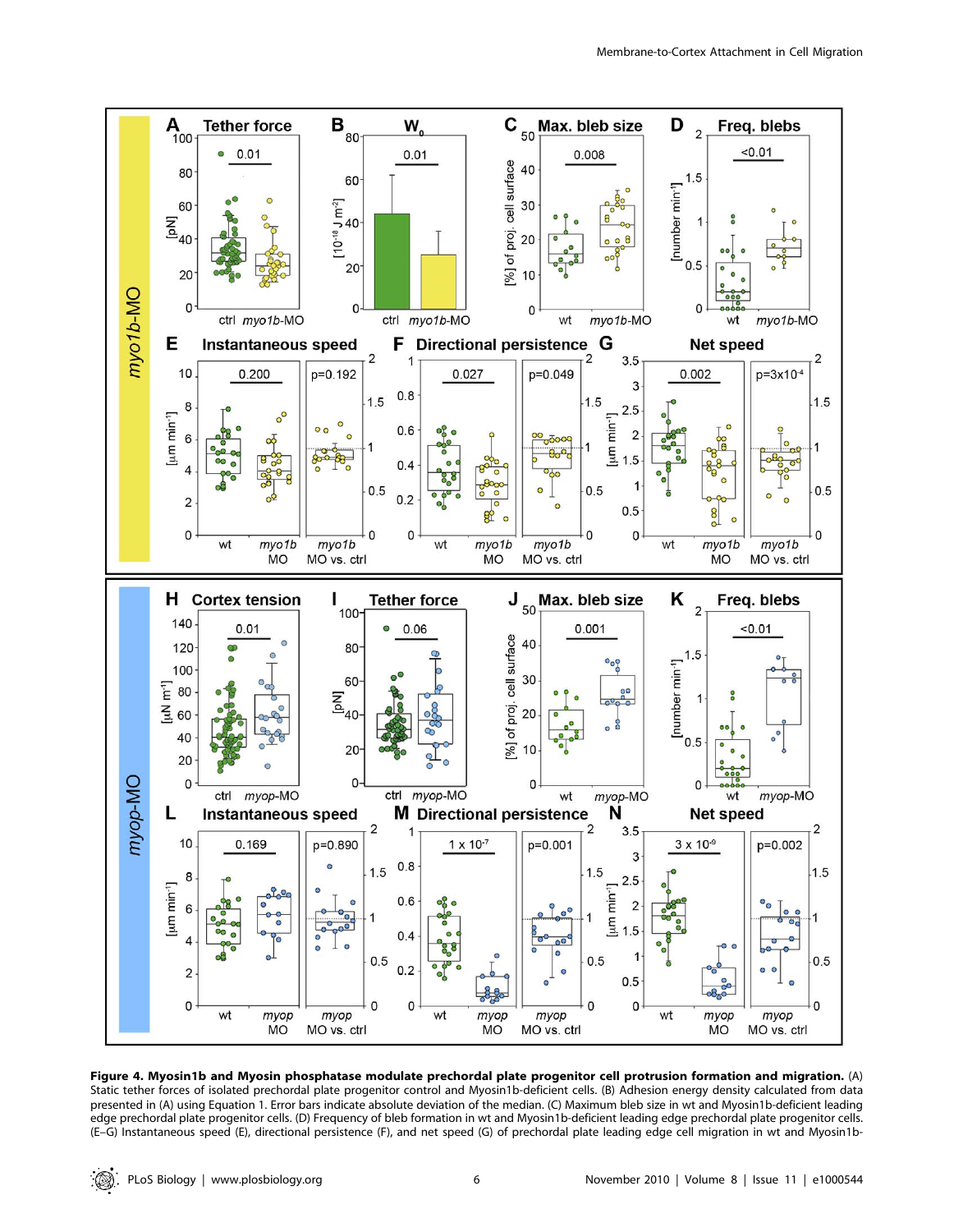deficient embryos (left panels) and instantaneous speed, directional persistence, and net speed ratios (relative to co-transplanted control cells in the same embryo) of Myosin1b-deficient single lateral mesendoderm cells transplanted into MZoep mutant embryos (right panels). (H) Cortex tension of isolated control and MyoP-deficient prechordal plate progenitor cells. (I) Static tether forces of isolated control and MyoP-deficient prechordal plate progenitor cells. (J) Maximum bleb size in wt and MyoP-deficient prechordal plate leading edge cells. (K) Frequency of bleb formation in wt and MyoP-deficient prechordal plate leading edge cells. (L–N) Instantaneous speed (L), directional persistence (M), and net speed (N) of prechordal plate leading edge cell migration in wt and MyoP-deficient embryos (left panels), and instantaneous speed, directional persistence, and net speed ratios (relative to co-transplanted control cells in the same embryo) of MyoP-deficient single lateral mesendoderm cells transplanted into MZoep mutant embryos (right panels). Bleb size was normalized to cell size (C and J) as in Figure 2. Number of analyzed blebs in (C) and (J) = 14 (wt), 22 (myo1b-MO), and 14 (myop-MO). Number of analyzed cells in (D) and (K) = 23 (wt), 10 (myo1b-MO), and 12 (myop-MO); in left panels of (E-G) = 22 (wt) and 23 (myo1b-MO); in right panels of (E-G) = 18 myo1b-MO versus control; in left panels of (L-N) = 22 (wt) and 13 (myop-MO); and in right panels of (L-N) = 16 myoP-MO versus control. Statistical significance was determined using t test for (C), left panels of (E–G), (I), and left panels of (L–N); Mann– Whitney U test for (A, B, D, H, I, and K); or Matlab ttest2 for right panels of (E–G) and (L–N). doi:10.1371/journal.pbio.1000544.g004

formation of bleb-like protrusions in mesendoderm cells by activating Myosin2 ([40]; details about MO and controls in Materials and Methods). MyoP-deficient prechordal plate progenitor cells showed increased cortex tension, as well as increased blebbing activity, reduced formation of lamellipodia and filopodia, and increased MCA (Figures 4H–4K and S6; Video S10). As in ERM- and Myosin1b-deficient cells, enhanced blebbing activity of MyoP-deficient mesendoderm cells, both within the prechordal plate and as single cells transplanted in MZoep mutant embryos, was accompanied by a significant reduction in the directional persistence and net speed of their migration, while the instantaneous speed of the cells did not change (Figure 4L–4N). This indicates that increased cell blebbing leads to reduced movement directionality and net speed in mesendoderm progenitors.

# Discussion

We have shown that reducing MCA in prechordal plate progenitors by interfering with the function of ERM proteins and class 1 myosins leads to increased bleb formation, at the expense of filopodia and lamellipodia, and that this increased proportion of blebs leads to less directed migration during gastrulation. These findings indicate that MCA is a key mechanical parameter controlling the protrusive and migratory activity of prechordal plate progenitor cells during gastrulation. The mechanical coupling of the plasma membrane to the underlying actin cortex has been proposed to regulate various cellular processes ranging from endocytosis to cell spreading [6]. Although MCA has been directly measured in cultured cells [6,22,23], very little is known about its actual regulation and function in cell morphogenesis in vivo, in particular in a developmental context. To directly evaluate the function of MCA in migrating prechordal plate progenitors in vivo, we developed a highly sensitive assay system based on AFM and high resolution confocal microscopy. We showed that changes in MCA lead to alterations in prechordal plate progenitor cell protrusion formation and migration. Moreover, to establish a causative relationship between MCA strength and prechordal plate progenitor cell morphogenesis, we showed that similar reductions in MCA due to inactivation of different proteins (ERM and Myosin1b) lead to comparable changes in cell morphogenesis. These experiments strongly support a critical function of MCA in cell protrusion formation and directed migration.

Our finding that reducing MCA in prechordal plate progenitor cells leads to an increase in the formation of blebs, as compared to lamellipodia and filopodia, suggests that MCA is an important mechanical parameter determining the proportion of different protrusion types formed by migrating cells. Decreasing MCA has previously been suggested to promote the formation of cellular blebs in cultured cells [36]; however, the mechanisms of bleb formation are still poorly understood [30]. Our finding that in both ERM- and Myosin1-deficient prechordal plate progenitors, reduced MCA leads to enhanced blebbing provides direct

experimental evidence for a critical function of MCA in bleb formation during prechordal plate progenitor cell migration. MCA has also been proposed to modulate the extension of lamellipodia [7], although the role of MCA in this process in not yet clear. The observation that in Myosin1-deficient prechordal plate progenitor cells, reduced MCA increases blebbing but leaves the mean time spent forming lamellipodia unaltered (Figures 4 and S5) argues against a major function of MCA in lamellipodium formation in our system. However, as the frequency of lamellipodium formation is reduced in both ERM- and Myosin1-deficient cells (Figures S3 and S5), a role of MCA in controlling certain aspects of lamellipodium extension cannot be ruled out.

The observation that not only decreasing MCA, but also increasing cortical tension, which raises intracellular pressure, enhances blebbing in prechordal plate progenitors (Figure 4) suggests that the balance between MCA and intracellular pressure controls bleb formation. Interestingly, lowering MCA and/or elevating cortical tension increases not only the frequency but also the size of blebs (Figures 2 and 4). We have previously shown that cortical tension, and the resulting intracellular pressure, regulate bleb size by directly determining the force driving bleb expansion [35]. MCA, on the other hand, might control bleb size by regulating the size of the bleb base, which has been shown to correlate with bleb size [35] and is enlarged upon treatments reducing MCA (Figure 2). In addition, MCA might influence bleb size by setting the mechanical resistance to membrane flow into the expanding bleb, which in turn may control bleb expansion. Future studies addressing the contribution of cytoplasmic streaming, bleb base opening, and membrane flow to the dynamics of bleb growth will help to elucidate the mechanisms by which cortical tension and MCA together control bleb size and frequency.

We found that changing the proportions of blebs versus lamellipodia and filopodia by reducing MCA leads to less directed migration of prechordal plate progenitors. This finding indicates that the correct proportion of different protrusion types is critical for directed migration in these cells. Blebs are required for the directed migration of various cell types, including zebrafish primordial germ cells and cancer cells [34,41,42]. Studies in the teleost Fundulus heteroclitus have demonstrated that germ layer progenitor cells can also undergo directional migration by blebbing locomotion, suggesting that blebs are sufficient for directional migration [43,44]. Interestingly, these cells change from bleb- to filopodium- and lamellipodium-driven migration during the course of gastrulation, resulting in individual progenitors often simultaneously forming different protrusion types [45]. While this suggests that both blebs and lamellipodia/filopodia function in directed progenitor cell migration, it remains unclear whether these different protrusion types are interchangeable or specifically contribute to directed migration. Our finding that the proportion of different protrusion types is critical for the directed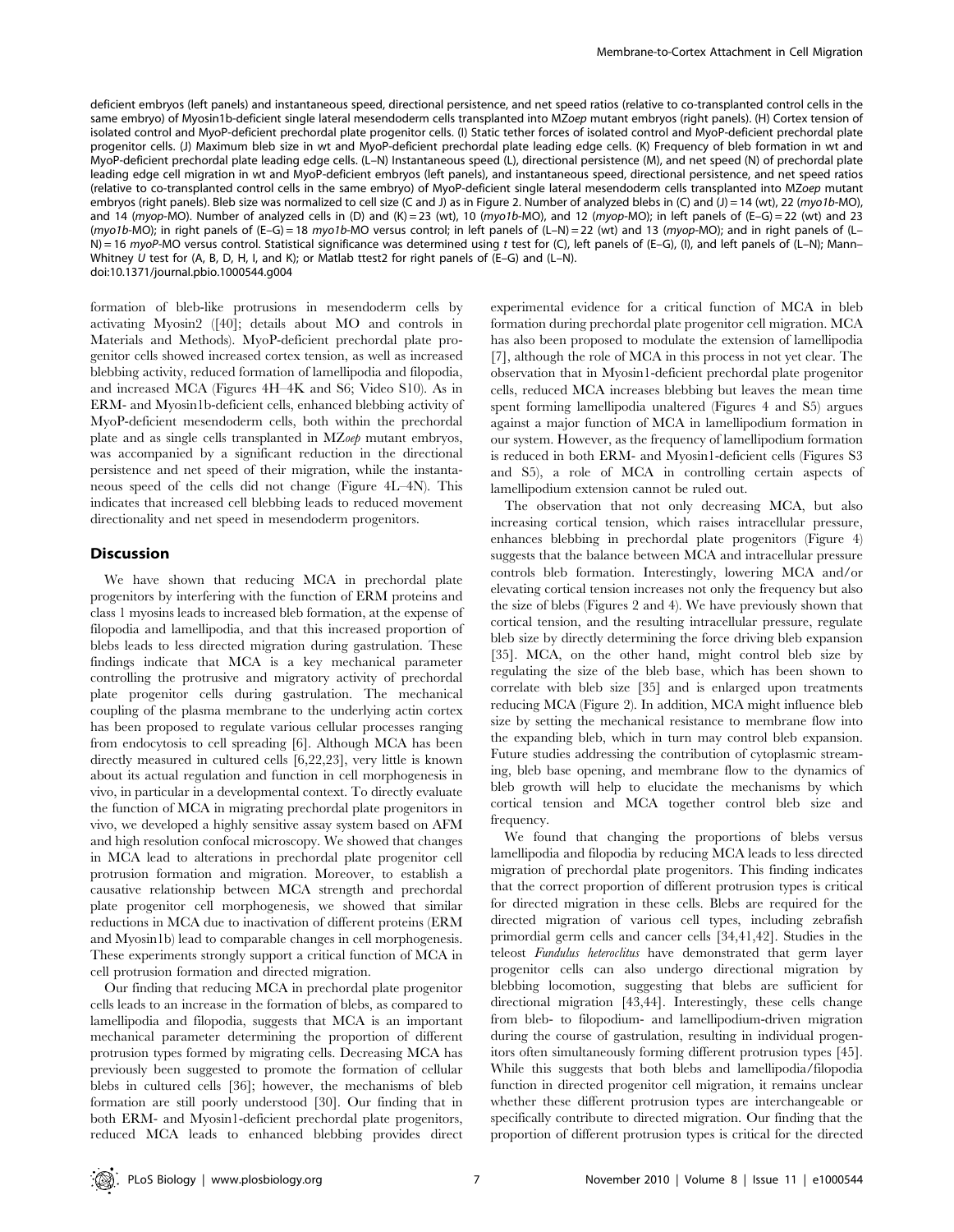migration of prechordal plate progenitors argues against interchangeability and points to specific functions for different protrusion types in this process.

Nodal/TGF $\beta$  signals are thought to be key regulators of mesendoderm cell fate specification and morphogenesis [20]. Since Nodal signaling is required for ERM phosphorylation and hence activation in mesendoderm progenitors [16], it is conceivable that Nodal proteins control mesendoderm protrusion formation and migration by regulating ERM-dependent MCA. Future studies analyzing the function of Nodal signaling in MCA will be needed to elucidate the specific contribution of MCA in Nodal-mediated mesendoderm progenitor morphogenesis.

The regulation of MCA is also likely to be important for cell migration in processes other than zebrafish gastrulation. Notably, ERM deregulation has been implicated in tumor metastasis [46], raising the possibility that the regulation of MCA is critical for cell protrusion formation and migration during tumor progression and metastasis.

### Materials and Methods

#### Embryo Staging and Maintenance

Zebrafish maintenance was carried out as described in [47]. Embryos were grown at  $31^{\circ}$ C in E3 medium and staged as described in [48].

#### mRNA, Morpholino, and Dye Injection

mRNA was synthesized as described in [49]. For tether force measurements wt TL embryos were injected with 100 pg of  $cyc$ alone (control) or together with a combination of 4 ng of ezrin-UTR-MO [16] plus 4 ng of moesin-a-MO (TGGTCTCTTCC-TTCACGAATGTGTC) or 300 pg of DNEzrin to generate ERMdeficient cells, 2 ng of myop-MO [40] to generate MyoP-deficient cells, and 8 ng of myo1b-UTR-MO (CGAGCAGTGATGTTTT-CACCTCCAT) to generate Myo1b-deficient cells. For in vitro confocal microscopy, an additional 50 pg of lifeact-GFP plus 100 pg of GPI-RFP were injected in control and ERM-deficient embryos. For in vivo confocal microscopy, wt TL embryos were injected with 50 pg of lifeact-GFP plus 100 pg of GPI-RFP alone (control) or together with  $250$  pg of DNE $z\tau$ *in* (ERM-deficient), 4 ng of ezrin-UTR-MO (ERM-deficient), 3 ng of myop-MO (MyoP-deficient), or 8 ng of myo1b-ATG-MO (Myo1b-deficient). For tracking of prechordal plate cell nuclei, wt embryos were injected with Alexa Fluor-488 conjugated histone H1 (H13188, Invitrogen) and 100 pg of GPI-RFP. For tracking of cell nuclei in the transplantation experiments, wt donor embryos were injected with 100 pg of cyc together with Alexa Fluor-488 conjugated histone H1 (H13188, Invitrogen) (control), 100 pg of histoneH2A $zf:mcherry$  plus 4 ng of ezrin-UTR-MO (ERM-deficient), 100 pg of histoneH2A-zf::mcherry plus 3 ng of myop-MO [40] (MyoP-deficient), or 100 pg of histoneH2A-zf::mcherry plus 8 ng of myo1b-ATG-MO (Myo1b-deficient). MZoep host embryos were injected with Dextran Alexa Fluor-647 (D22914, Invitrogen).

The ezrin-UTR-MO and myop-MO were used and controlled as described in [16]. As a further control for the  $e\zeta r\dot{n}$  morphant phenotype, we expressed a dominant negative non-phosphorylatable zebrafish version of  $ezrin$  [21], resulting in a phenotype similar to that observed in ezrin morphant embryos. The myo1b-ATG-MO was designed according to Gene Tools targeting guidelines against myosin1b-like2 gene. To control the myo1b morphant phenotype, we tested a second myo1b-UTR-MO and a zebrafish dominant negative myosin1b-like2 version truncated as in [50], which produced similar prechordal plate progenitor cell blebbing phenotypes as observed with the ATG-MO. We also rescued the myo1b-UTR-MO prechordal plate progenitor cell blebbing phenotype by co-expressing mouse full-length *myosin1a* mRNA [50] (data not shown).

# Confocal Microscopy and Bleb Size Measurement

For in vivo experiments, images were obtained with an Andor spinning disc system equipped with a  $63\times/1.2$  objective using 488nm and 563-nm laser lines. Frames were captured at 10-s intervals for 15 min between 8 and 10 hpf. The temperature was kept constant at 28°C. For in vitro experiments, cells from Lifeact- and GPI-RFP-expressing embryos were seeded on a BSA-coated glass slide to prevent attachment and imaged using a Leica SP5 inverted microscope equipped with a  $63 \times /1.2$  lens using 488-nm and 561nm laser lines for 2 min at 2-s intervals. For bleb size measurements, the projected area of the bleb at its maximal extension was measured using ImageJ and normalized to the projected area of the whole cell.

#### Transplantation Experiments

Wt TL and MZoep mutant donor and host embryos were dechorionated with Pronase  $(2 \text{ mg} \cdot \text{ml}^{-1} \text{ in E2})$  and transferred onto an agarose plate with E3 medium. Two to three cells were taken from control and experimental donor embryos at dome stage (5 hpf) and transplanted into the emerging lateral mesendoderm of a MZoep dharma::GFP host embryo labeled with Dextran Alexa Fluor-647 at shield stage (6 hpf). Time-lapse images were obtained with an upright Leica SP5 confocal microscope equipped with a  $20 \times$  water immersion lens using 488-nm Argon, DPSS 561-nm, and 633-nm HeNe laser lines. Frames were captured at 90-s intervals for 3.5 h (7–10 hpf). The temperature was kept constant in all videos  $(28^{\circ}C)$ .

### Cell Tracking

Cell/nuclei tracking in three dimensions  $(x, y, \text{ and } z)$  was performed with Imaris 6.2.0 software. The instantaneous and net speeds, as well as directional persistence (ratio of the net displacement to the distance actually traveled by the cells), were extracted from the tracks.

#### Tether Extrusion Using Atomic Force Microscopy

Tethers were extruded as described in [24] using a JPK Instruments Nanowizard equipped with a CellHesion module. In short, Olympus Biolevers  $(k=6 \text{ mN} \cdot \text{m}^{-1})$  were plasma-cleaned and incubated in 2.5 mg $\text{cm}^{-1}$  Concanavalin A (Sigma) for 4 h at room temperature. Before the measurements, cantilevers were rinsed in PBS plus  $Ca^{2+}$  and calibrated using the thermal noise method. For the measurement, cells were seeded on a glass slide in a home-built fluid chamber filled with DMEM-F12 cell culture medium and not used longer than 1 h for data acquisition. To depolymerize actin, cells were treated with 1 µM LatA for 10 min. Approach velocity was set to 5  $\mu$ m·s<sup>-1</sup>, contact time was minimized to yield an interaction in 30% of all contacts (between 0.0 and 0.6 s), and contact force was set to 100 pN. For static tether force measurements, the cantilever was retracted for 6  $\mu$ m at a speed of 10  $\mu$ m·s<sup>-1</sup>, and the position was kept constant for 30 s. Resulting force–time curves were analyzed using IgorPro. For dynamic tether force measurements, each cell was probed with different speeds ranging from 1 to  $50 \mu m \cdot s^{-1}$  in a random order. Tethers were allowed to retract completely between successive pulls. Raw data were analyzed using a home-written IgorPro procedure adapted from the Kerssemakers algorithm.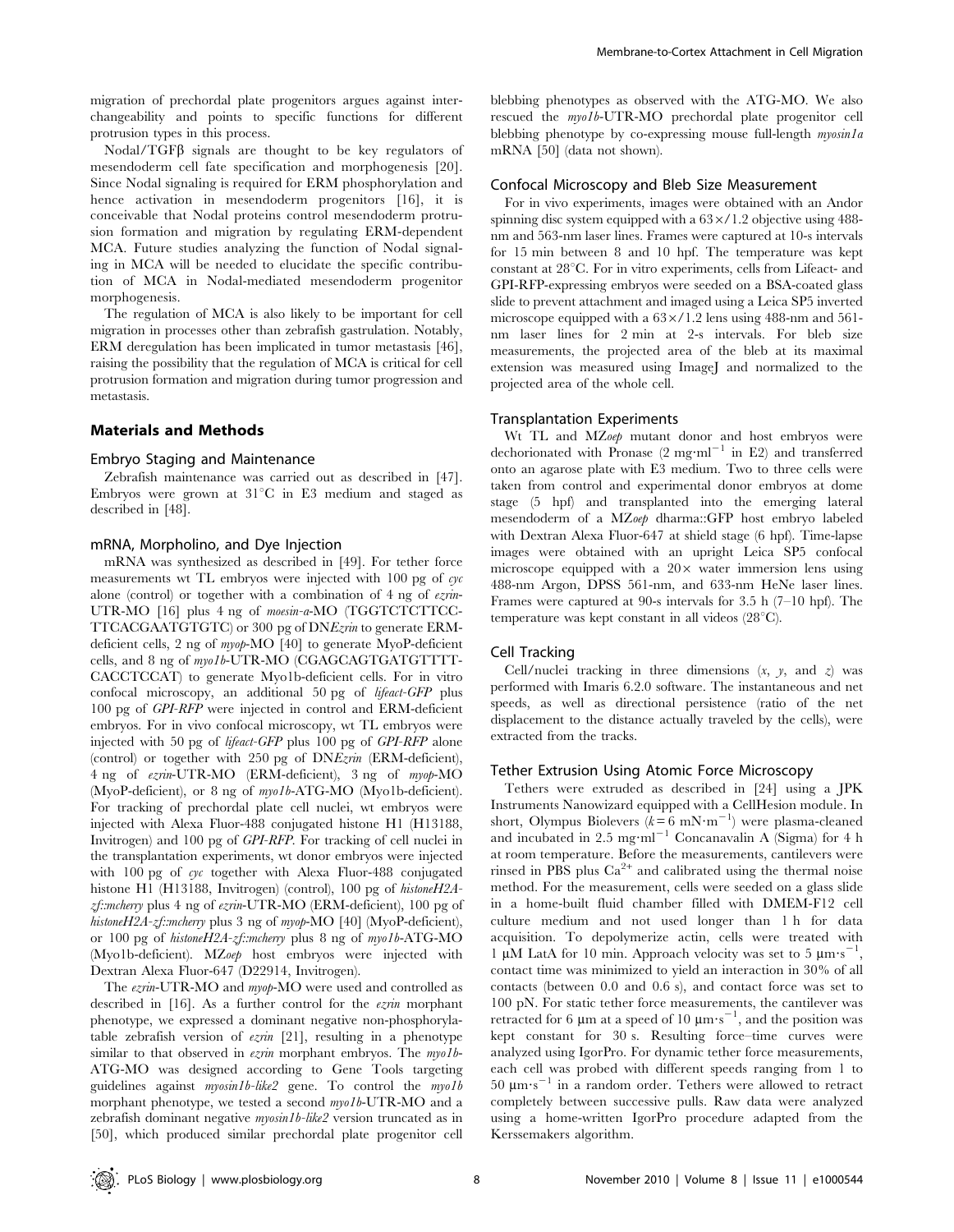#### Tether Data Analysis and Model Assumptions

Static and dynamic tether pulling experiments were used to measure the MCA energy density  $W_0$  and the density of plasmamembrane-to-cortex cross-linking molecules  $v$ , respectively. For static tether pulling, Equation 1, described in the Results, was used to extract  $W_0$  from the static tether force  $(F_0)$ . For dynamic tether pulling experiments, the force  $(f)$ –velocity  $(v)$  profiles were analyzed using the model described in [23], where the pulling force depends on the surface viscosity of the plasma membrane  $\eta$  and on v:

$$
f^{3} - fF_{0}^{2} = av, \text{ with } a = (2\pi)^{3} 2\kappa^{2} \eta \nu \ln(R_{c}/R_{t})
$$
 (2)

where  $F_0$  is the static tether force,  $R_c$  is the radius of the cell, and  $R_t$ is the radius of the tether. The model was fitted to the data using a home-written least squares minimization procedure. This yielded the static tether force  $F_0$  and the coefficient characterizing the dynamics of extrusion, a. Values for cell radius were measured with light microscopy (Figure S2H), and the tether radius was calculated from static tether forces according to  $R_t = 2\pi\kappa/F_0$  [22].

The other parameters of the model (Equations 1 and 2) are the plasma membrane bending rigidity  $\kappa$ , the membrane tension  $\sigma$ , and the membrane surface viscosity  $\eta$ . All three are properties of the plasma membrane that change only if the composition of the membrane itself changes, which is unlikely to happen upon perturbations affecting proteins lying within the cortex under the plasma membrane [51]. Supporting this assumption, FRAP experiments showed that the diffusion coefficient of lipids within the plasma membrane was not changed between ERM-deficient and control cells (Figure S2A–S2F; for methods see Text S1), suggesting that membrane surface viscosity  $\eta$  was unchanged. Moreover, we measured the tether force  $(F)$  and membrane tension  $(\sigma)$  in isolated control and ERM-deficient prechordal plate progenitor cells that were treated with LatA to disassemble their actin cortex. The tether force in LatA-treated cells is determined by  $\sigma$  and  $\kappa$  only (see also Equation 1). Both the tether force F and the membrane tension  $\sigma$  remained unchanged in LatA-treated ERM-deficient cells relative to control LatA-treated cells (Table S1 and data not shown), suggesting that  $\kappa$  is also unchanged. The values of  $\kappa$ ,  $\sigma$ , and  $\eta$  were thus kept constant for all the experimental conditions.  $\kappa$  and  $\eta$  were taken from the literature with  $\kappa = 2.9 \times 10^{-19}$  N·m [22,25,36] and  $\eta = 1.5 \times 10^{-7}$  Pa·m·s [26]. Plasma membrane tension  $\sigma$  was calculated from tether pulling experiments using cells treated with LatA ( $T_{\text{app}} = \sigma =$  $2.5 \mu \text{N} \cdot \text{m}^{-1}$ ). During tether extrusion, the model assumes that the lipids flow past the cytoskeleton-bound transmembrane molecules as they are dragged into the tether (permeation regime). This is true for intermediate velocities up to several  $100 \mu m \cdot s^{-1}$  (Figure S2I), while transmembrane molecules unbind from the cortical cytoskeleton if tethers are extruded faster or membrane viscosity becomes greater [23]. Since the tether pulling velocities in our experiments were  $\leq 50 \mu m \cdot s^{-1}$ , we were most likely within the permeation regime, allowing us to investigate the density of binding molecules. No history effect was observed when sequential tethers were extruded from one cell (Figure S2J).

# Cortex Tension Measurements by Colloidal Force Microscopy

Cortex tension measurements were carried out as described previously [37]. In short, an AFM cantilever was modified with a glass bead (diameter  $D=5 \mu m$ ) and coated with heat-inactivated FCS to prevent unspecific binding with the cell during the contact measurement. The colloidal force probe was then brought into

contact with the cell with 500 pN contact force at 1  $\mu$ m·s<sup>-1</sup>. A fit to the cortical shell liquid core model [37] between 125 pN and 250 pN yielded cortex tension. To depolymerize actin, cells were treated with  $1 \mu M$  LatA for 10 min.

# Statistical Analysis

Analysis of variance (ANOVA) and t tests were performed after data were confirmed to have normal distribution and equal variance; otherwise, Kruskal–Wallis tests or Mann–Whitney U tests were applied. p-values were computed in R. For cell transplantation experiments, ttest2 from Matlab was used, which compared our data points with a random distribution of numbers around one with the same standard deviation as our data.

#### Supporting Information

Figure S1 ERM-deficient embryos show reduced convergence and extension movements during gastrulation. (A) Quantification of prechordal plate width-to-length ratio (normalized to wt) in embryos expressing either GPI-RFP and Lifeact-GFP alone (control) or together with DNEzrin (250 pg),  $DNEznn$  (500 pg), or ezrin-MO (4 ng) at the bud stage (10 hpf) stained for notail (ntl) marking the notochord, distal-less homeobox 3  $(dlx3)$  marking the anterior edge of the neural plate, and *hatching* gland gene-1 (hgg1) marking the prechordal plate. (B) Quantification of notochord length (normalized to wt) of control and experimental embryos.  $p$ -values were calculated using t test. Pictures are representative examples of wt and morphant embryos stained in situ. For methods see Text S1.

Found at: doi:10.1371/journal.pbio.1000544.s001 (0.61 MB TIF)

Figure S2 Physical properties of the plasma membrane and cortex in control and ERM-deficient prechordal plate progenitor cells. (A–F) Plasma membrane fluidity measurements of control and ERM-deficient prechordal plate progenitor cells. Sequential images of a typical FRAP experiment before bleaching (A), directly after bleaching (B), and after complete recovery (C). Red square demarcates bleached region. (D) Kymograph of the bleached region. The kymograph was calculated on a line (width = one pixel) encompassing the bleached region of the cell membrane within the red box. Recovery occurs from the rims of the bleached area. Scale bars: in  $y = 5 \mu m$  and in  $x = 9$  s. (E) Example of a recovery curve for a prechordal plate progenitor cell expressing GAP43-GFP. (F) Diffusion coefficient extracted from FRAP experiments in control, ERM-deficient, and LatA-treated prechordal plate progenitor cells. For more details see Text S1. (G) Average lateral separation between plasmamembrane-to-cortex cross-linking molecules of control, ERMdeficient, and LatA-treated prechordal plate progenitor cells. Error bars indicate error propagated from the fit. (H) Cell radius measured during cortical tension measurements. Error bars indicate error propagated from the fit. p-value was estimated using  $t$  test. (I) Estimation of the range of velocities for which Equation 2 is valid. The plot represents theoretical curves, computed as in [52], of the forces exerted on transmembrane proteins during tether extraction. The friction force  $(F_f, \text{dark grey})$ squares) due to the flow of membrane into the tether increases linearly with pulling velocities, whereas the rupture force  $(F_r,$  light grey squares), at which the transmembrane protein would unbind from the cortex, increases logarithmically. The intersection between these two curves (600  $\mu$ m·s<sup>-1</sup>) gives the critical velocity at which transmembrane proteins unbind from the cortex. Therefore, the velocities we used for tether pulling (lower than 100  $\mu$ m·s<sup>-1</sup>) are suitable to estimate v. The parameters used to compute the curves are the membrane viscosity  $(1.5 \times 10^{-7} \text{ Pa} \cdot \text{m} \cdot \text{s})$ ;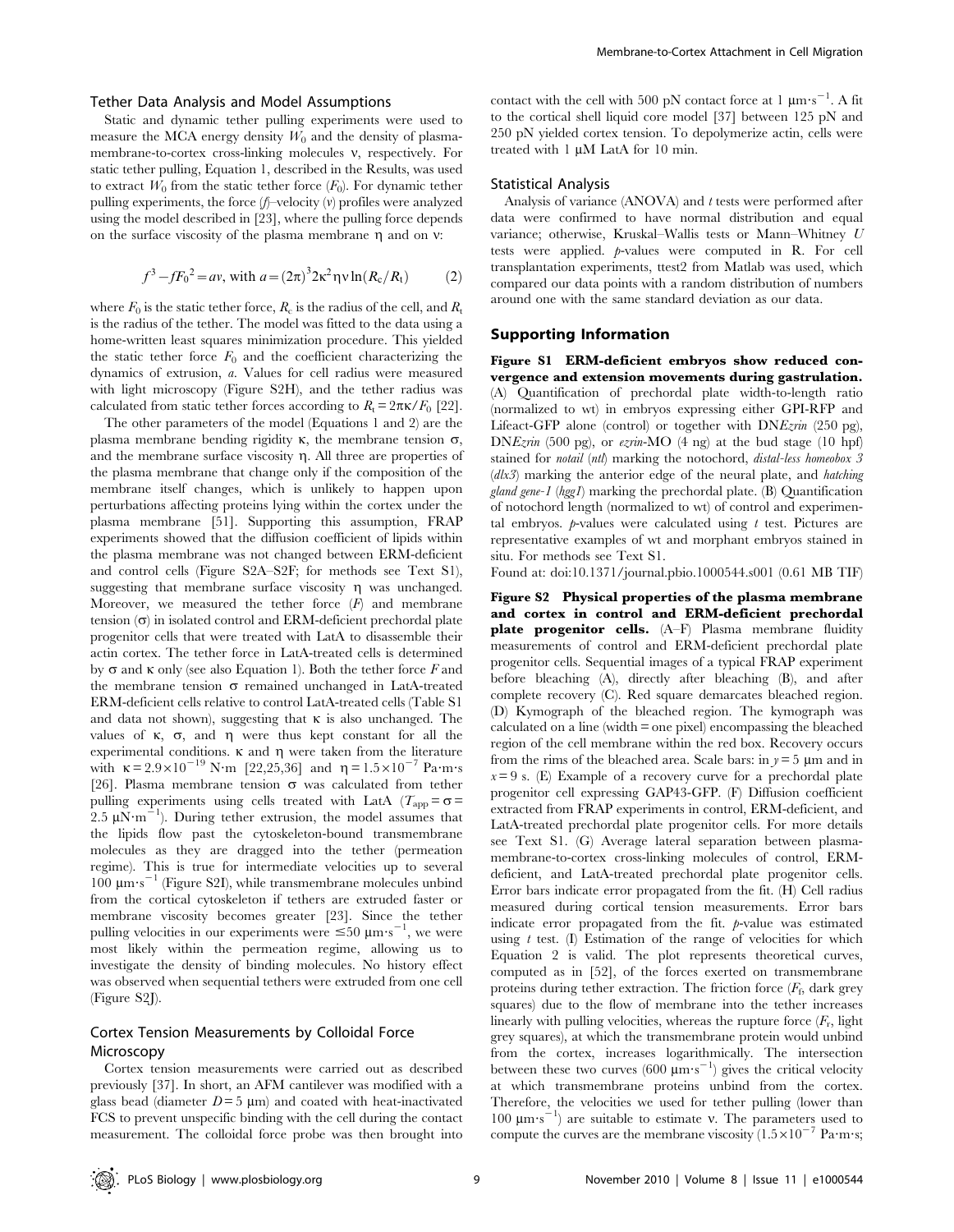see Materials and Methods) and the typical distance between cortex–membrane linkers (0.35 nm [53]). (J) Comparison between the extrusion force of the first tether that has been extruded from a cell and the tether force of all measurements shows that force is not influenced by the pulling history. The fit parameters are  $a = 9,969$ and  $F_0$  = 32 pN for "all curves" and  $a$  = 11,612 and  $F_0$  = 25 pN for ''first curves.''

Found at: doi:10.1371/journal.pbio.1000544.s002 (0.98 MB TIF)

Figure S3 ERM proteins modulate protrusion formation in prechordal plate progenitors. (A, D, and G) Histograms of proportion of blebs (A), lamellipodia (D), and filopodia (G) in wt and ERM-deficient prechordal plate leading edge cells  $(p<0.05$  for blebs and  $p>0.05$  for lamellipodia and filopodia in DNEzrin embryos, and  $p<0.01$  for all three types of protrusions in *ezrin*-MO morphant embryos; bin size  $= 10\%$ ). (B, E, and H) Mean time spent blebbing (B), forming lamellipodia (E), or forming filopodia (H) in wt and ERM-deficient prechordal plate leading edge cells within a 15-min time interval. (C and F) Frequency of lamellipodium (C) and filopodium (F) formation in wt and ERM-deficient prechordal plate leading edge cells. Statistical significance was determined using Mann–Whitney U test  $(A, C, D, F, and G)$  and t test  $(B, E, and H)$ . Number of analyzed cells = 23 (wt), 30 (DNEzrin), and 12 (ezrin-MO).

Found at: doi:10.1371/journal.pbio.1000544.s003 (0.86 MB TIF)

Figure S4 Cortex tension is unaffected in ERM-deficient prechordal plate progenitor cells. (A) Schematic outline of the experiment. The indentation of a cell is monitored after a bead-coupled AFM cantilever is brought into contact with a weakly adherent cell on a substrate applying a predefined force. (B) Example force–distance curves of control and LatA-treated cells. (C) Cortical tension  $(T_c)$  for control, ERM-deficient, and LatAtreated cells. Number of analyzed cells = 91 (control), 28 (MO), 88 (DNEzrin), and 32 (LatA).

Found at: doi:10.1371/journal.pbio.1000544.s004 (0.35 MB TIF)

Figure S5 Myosin1b modulates protrusion formation in prechordal plate progenitors. (A, D, and G) Histograms of proportion of blebs (A), lamellipodia (D), and filopodia (G) in wt and Myosin1b-deficient prechordal plate leading edge cells  $(p<0.01$  for all three protrusion types; bin size = 10%). (B, E, and H) Mean time spent blebbing (B), forming lamellipodia (E), or forming filopodia (H) in wt and Myosin1b-deficient prechordal plate leading edge cells within a 15-min time interval. (C and F) Frequency of lamellipodium (C) and filopodium (F) formation in wt and Myosin1b-deficient prechordal plate leading edge cells. Statistical significance was determined using Mann–Whitney U test  $(A, C, D, F, and G)$  and  $t$  test  $(B, E, and H)$ . Number of analyzed cells = 23 (wt) and 10 ( $myolb$ -MO).

Found at: doi:10.1371/journal.pbio.1000544.s005 (0.69 MB TIF)

Figure S6 Myosin phosphatase modulates protrusion formation in prechordal plate progenitors.  $(A, D, and G)$ Histograms of proportion of blebs (A), lamellipodia (D), and filopodia (G) in wt and MyoP-deficient prechordal plate leading edge cells ( $p<0.01$  for all three protrusion types; bin size = 10%). (B, E, and H) Mean time spent blebbing (B), forming lamellipodia (E), or forming filopodia (H) in wt and MyoP-deficient prechordal plate leading edge cells within a 15-min time interval. (C and F) Frequency of lamellipodium (C) and filopodium (F) formation in wt and MyoP-deficient prechordal plate leading edge cells. Statistical significance was determined using Mann–Whitney U test  $(A, C, D, F, and G)$  and  $t$  test  $(B, E, and H)$ . Number of analyzed cells  $= 23$  (wt) and 12 (*myop*-MO).

Table S1 Statistics and comparisons for static and dynamic tether force measurements. (A) Number of tethers pulled and average tether forces for the dynamic tether pulling experiments (Figure 1E–1H). (B) Number of tethers pulled and median tether forces probed for the height-clamp experiments (Figure 1A–1D). Last column are values of  $F_0$  extracted from the fit of Equation 2 to the force–velocity data in Figure 1G.

Found at: doi:10.1371/journal.pbio.1000544.s007 (0.19 MB PDF)

# Text S1 Materials and methods used for supporting figures.

Found at: doi:10.1371/journal.pbio.1000544.s008 (0.06 MB DOC)

Video S1 Bleb formation in isolated prechordal plate progenitor cells. Control prechordal plate progenitor cell expressing GPI-RFP and Lifeact-GFP and imaged for 2 min on a BSA-coated glass slide. Frame rate  $= 2$  s; scale bar  $= 10 \mu m$ . Found at: doi:10.1371/journal.pbio.1000544.s009 (1.31 MB MOV)

Video S2 Bleb formation is enhanced in isolated DNEzrin-expressing prechordal plate progenitor cells. ERM-deficient (DNEzrin-expressing) prechordal plate progenitor cell expressing GPI-RFP and Lifeact-GFP imaged for 2 min on a BSA-coated glass slide. Frame rate  $= 2$  s; scale bar  $= 10 \mu m$ . Found at: doi:10.1371/journal.pbio.1000544.s010 (0.62 MB MOV)

Video S3 Bleb formation is enhanced in isolated ezrin/ moesin-a morphant prechordal plate progenitor cells. ERM-deficient prechordal plate progenitor cell (injected with ezrin-MO and moesin-a-MO) and expressing GPI-RFP and Lifeact-GFP imaged for 2 min on a BSA-coated glass slide. Frame rate = 2 s; scale bar = 10  $\mu$ m.

Found at: doi:10.1371/journal.pbio.1000544.s011 (1.08 MB MOV)

Video S4 Protrusion formation and migration of wt prechordal plate progenitors. Animal view of the leading edge of the prechordal plate of a wt embryo. Plasma membrane (GPI-RFP) is red; actin cortex (Lifeact-GFP) is green. Scale  $bar = 10 \mu m$ . Time in minutes: seconds.

Found at: doi:10.1371/journal.pbio.1000544.s012 (3.52 MB MOV)

Video S5 Bleb formation is enhanced in DNEzrinexpressing prechordal plate progenitors. Animal view of the leading edge of the prechordal plate of an embryo expressing DNEzrin. Plasma membrane (GPI-RFP) is red; actin cortex (Lifeact-GFP) is green. Scale bar =  $10 \mu m$ . Time in minutes:seconds.

Found at: doi:10.1371/journal.pbio.1000544.s013 (2.45 MB MOV)

Video S6 Bleb formation is enhanced in ezrin morphant prechordal plate progenitors. Animal view of the leading edge of the prechordal plate of an embryo injected with ezrin-MO. Plasma membrane (GPI-RFP) is red; actin cortex (Lifeact-GFP) is green. Scale bar  $= 10 \mu m$ . Time in minutes: seconds.

Found at: doi:10.1371/journal.pbio.1000544.s014 (2.67 MB MOV)

Video S7 Tracking of prechordal plate progenitor cell migration. Animal view of the leading edge of the prechordal plate of a wt embryo. Blue dots (marking nuclei) are tracked with Imaris. Plasma membrane (GPI-RFP) is red; nuclei (Histone-Alexa-488) are green. Scale bar  $= 10 \mu m$ . Time in minutes: seconds.

Found at: doi:10.1371/journal.pbio.1000544.s006 (0.63 MB TIF)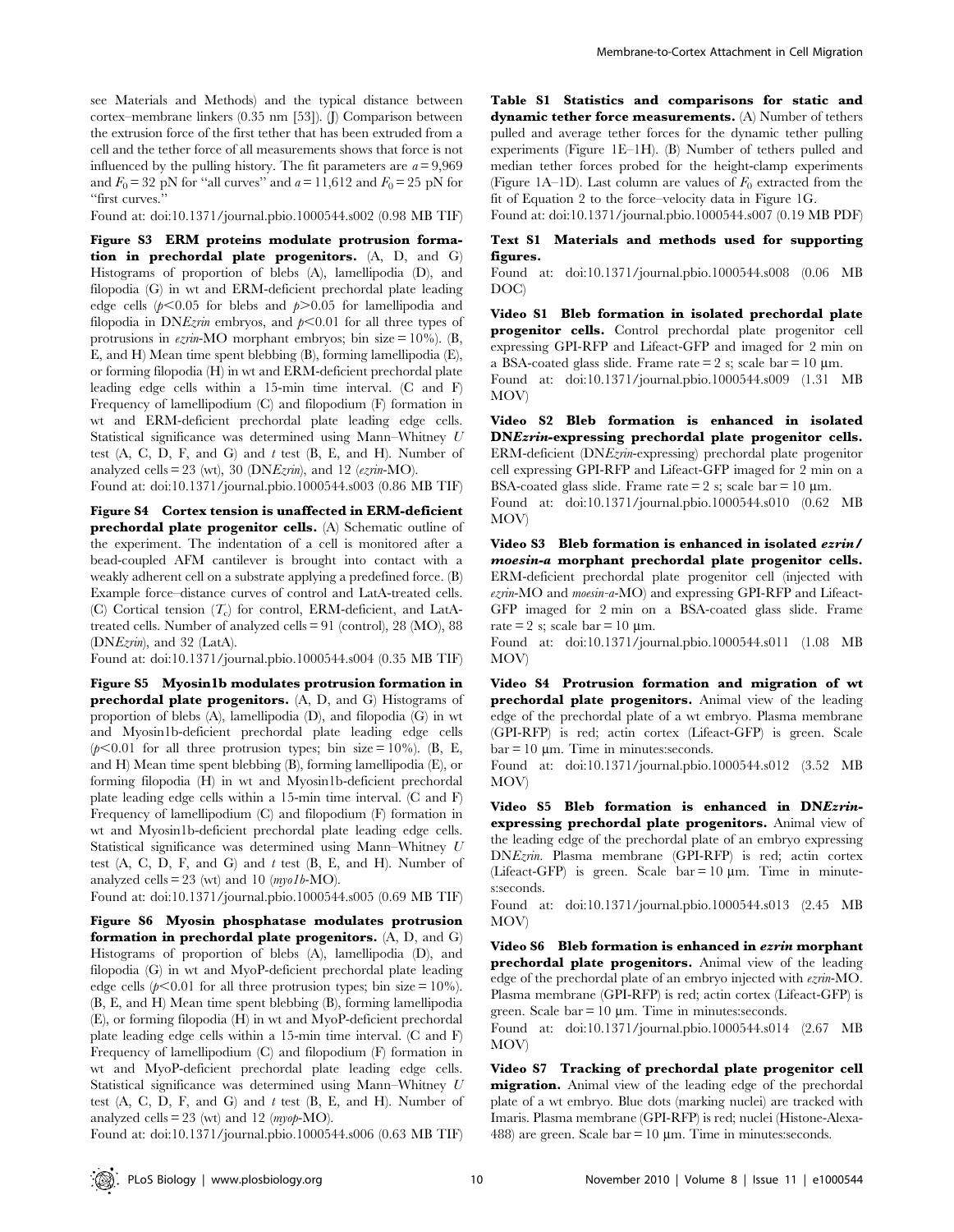Found at: doi:10.1371/journal.pbio.1000544.s015 (2.07 MB MOV)

Video S8 ERM proteins cell-autonomously modulate prechordal plate progenitor cell migration. Lateral view of a MZoep mutant embryo in which control and ERM-deficient prechordal plate progenitors were co-transplanted at 50% epiboly (5 hpf). Nuclei were tracked with Imaris from mid to late gastrulation stages (6–10 hpf). Control cells are green; ERMdeficient cells are red. Scale  $bar = 50 \mu m$ . Time in minutes:seconds.

Found at: doi:10.1371/journal.pbio.1000544.s016 (4.71 MB MOV)

Video S9 Bleb formation is enhanced in myolb morphant prechordal plate progenitors. Animal view of the leading edge of the prechordal plate of an embryo injected with myo1b-MO. Plasma membrane (GPI-RFP) is red; actin cortex (Lifeact-GFP) is green. Scale bar =  $10 \mu m$ . Time in minutes:seconds.

Found at: doi:10.1371/journal.pbio.1000544.s017 (1.64 MB MOV)

Video S10 Bleb formation is enhanced in myop morphant prechordal plate progenitors. Animal view of the leading edge of the prechordal plate of an embryo injected with

#### References

- 1. Thompson DAW (1917) On growth and form. Cambridge: Cambridge University Press.
- 2. Fletcher DA, Mullins RD (2010) Cell mechanics and the cytoskeleton. Nature 463: 485–492.
- 3. Bereiter-Hahn J (2005) Mechanics of crawling cells. Med Eng Phys 27: 743–753. 4. Keren K, Pincus Z, Allen GM, Barnhart EL, Marriott G, et al. (2008)
- Mechanism of shape determination in motile cells. Nature 453: 475–480. 5. Insall RH, Machesky LM (2009) Actin dynamics at the leading edge: from
- simple machinery to complex networks. Dev Cell 17: 310–322.
- 6. Sheetz MP (2001) Cell control by membrane-cytoskeleton adhesion. Nat Rev Mol Cell Biol 2: 392–396.
- 7. Raucher D, Sheetz MP (2000) Cell spreading and lamellipodial extension rate is regulated by membrane tension. J Cell Biol 148: 127–136.
- 8. Fehon RG, McClatchey AI, Bretscher A (2010) Organizing the cell cortex: the role of ERM proteins. Nat Rev Mol Cell Biol 11: 276–287.
- 9. Nambiar R, McConnell RE, Tyska MJ (2009) Control of cell membrane tension by myosin-I. Proc Natl Acad Sci U S A 106: 11972–11977.
- 10. Cao X, Ding X, Guo Z, Zhou R, Wang F, et al. (2005) PALS1 specifies the localization of ezrin to the apical membrane of gastric parietal cells. J Biol Chem 280: 13584–13592.
- 11. Molnar C, de Celis JF (2006) Independent roles of Drosophila Moesin in imaginal disc morphogenesis and hedgehog signalling. Mech Dev 123: 337–351.
- 12. Van Furden D, Johnson K, Segbert C, Bossinger O (2004) The C. elegans ezrinradixin-moesin protein ERM-1 is necessary for apical junction remodelling and tubulogenesis in the intestine. Dev Biol 272: 262–276.
- 13. Kunda P, Pelling AE, Liu T, Baum B (2008) Moesin controls cortical rigidity, cell rounding, and spindle morphogenesis during mitosis. Curr Biol 18: 91–101.
- 14. Carreno S, Kouranti I, Glusman ES, Fuller MT, Echard A, et al. (2008) Moesin and its activating kinase Slik are required for cortical stability and microtubule organization in mitotic cells. J Cell Biol 180: 739–746.
- 15. Kim SV, Flavell RA (2008) Myosin I: from yeast to human. Cell Mol Life Sci 65: 2128–2137.
- 16. Link V, Carvalho L, Castanon I, Stockinger P, Shevchenko A, et al. (2006) Identification of regulators of germ layer morphogenesis using proteomics in zebrafish. J Cell Sci 119: 2073–2083.
- 17. Bretscher A, Edwards K, Fehon RG (2002) ERM proteins and merlin: integrators at the cell cortex. Nat Rev Mol Cell Biol 3: 586–599.
- 18. Ulrich F, Concha ML, Heid PJ, Voss E, Witzel S, et al. (2003) Slb/Wnt11 controls hypoblast cell migration and morphogenesis at the onset of zebrafish gastrulation. Development 16: 16.
- 19. Montero JA, Kilian B, Chan J, Bayliss PE, Heisenberg CP (2003) Phosphoinositide 3-kinase is required for process outgrowth and cell polarization of gastrulating mesendodermal cells. Curr Biol 13: 1279–1289.
- 20. Schier AF (2003) Nodal signaling in vertebrate development. Annu Rev Cell Dev Biol 19: 589–621.
- 21. Gautreau A, Louvard D, Arpin M (2000) Morphogenic effects of ezrin require a phosphorylation-induced transition from oligomers to monomers at the plasma membrane. J Cell Biol 150: 193–203.

myop-MO. Plasma membrane (GPI-RFP) is red; actin cortex (Lifeact-GFP) is green. Scale bar =  $10 \mu m$ . Time in minutes:seconds.

Found at: doi:10.1371/journal.pbio.1000544.s018 (2.63 MB MOV)

# Acknowledgments

We would like to thank A. G. Clark, S. Grill, A. Oates, E. Raz, L. Rohde, and M. Zerial for reading earlier versions of the manuscript. We are grateful to W. Zachariae, Y. Arboleda-Estudillo, S. Schneider, P. Stockinger, D. Panhans, M. Biro, J. C. Olaya, and the BIOTEC/MPI-CBG zebrafish and imaging facilities for help and advice at various stages of this project and to J. Helenius for help with programming. This work was supported by grants from the Boehringer Ingelheim Fonds to MK, the Polish Ministry of Science and Higher Education to E. P., and the Deutsche Forschungsgemeinschaft (HE 3231/6-1 and PA 1590/1-1) to CPH and EP.

#### Author Contributions

The author(s) have made the following declarations about their contributions: Conceived and designed the experiments: ADM MK DJM EP CPH. Performed the experiments: ADM MK IIB. Analyzed the data: ADM MK MB. Wrote the paper: ADM MK EP CPH.

- 22. Hochmuth FM, Shao JY, Dai J, Sheetz MP (1996) Deformation and flow of membrane into tethers extracted from neuronal growth cones. Biophys J 70: 358–369.
- 23. Brochard-Wyart F, Borghi N, Cuvelier D, Nassoy P (2006) Hydrodynamic narrowing of tubes extruded from cells. Proc Natl Acad Sci U S A 103: 7660–7663.
- 24. Krieg M, Helenius J, Heisenberg CP, Muller DJ (2008) A bond for a lifetime: employing membrane nanotubes from living cells to determine receptor-ligand kinetics. Angew Chem Int Ed Engl 47: 9775–9777.
- 25. Song J, Waugh RE (1993) Bending rigidity of SOPC membranes containing cholesterol. Biophys J 64: 1967–1970.
- 26. Sun M, Northup N, Marga F, Huber T, Byfield FJ, et al. (2007) The effect of cellular cholesterol on membrane-cytoskeleton adhesion. J Cell Sci 120: 2223–2231.
- 27. Heinrich V, Leung A, Evans E (2005) Nano- to microscale dynamics of Pselectin detachment from leukocyte interfaces. II. Tether flow terminated by Pselectin dissociation from PSGL-1. Biophys J 88: 2299–2308.
- 28. Day CA, Kenworthy AK (2009) Tracking microdomain dynamics in cell membranes. Biochim Biophys Acta 1788: 245–253.
- 29. Charras GT, Hu CK, Coughlin M, Mitchison TJ (2006) Reassembly of contractile actin cortex in cell blebs. J Cell Biol 175: 477–490.
- 30. Charras G, Paluch E (2008) Blebs lead the way: how to migrate without lamellipodia. Nat Rev Mol Cell Biol 9: 730–736.
- 31. Fackler OT, Grosse R (2008) Cell motility through plasma membrane blebbing. J Cell Biol 181: 879–884.
- 32. Riedl J, Crevenna AH, Kessenbrock K, Yu JH, Neukirchen D, et al. (2008) Lifeact: a versatile marker to visualize F-actin. Nat Methods 5: 605–607.
- 33. Holtfreter J (1943) A study of the mechanics of gastrulation. Part 1. J Exp Zool 94: 261–318.
- 34. Blaser H, Reichman-Fried M, Castanon I, Dumstrei K, Marlow FL, et al. (2006) Migration of zebrafish primordial germ cells: a role for myosin contraction and cytoplasmic flow. Dev Cell 11: 613–627.
- 35. Tinevez JY, Schulze U, Salbreux G, Roensch J, Joanny JF, et al. (2009) Role of cortical tension in bleb growth. Proc Natl Acad Sci U S A 106: 18581–18586.
- 36. Charras GT, Coughlin M, Mitchison TJ, Mahadevan L (2008) Life and times of a cellular bleb. Biophys J 94: 1836–1853.
- 37. Krieg M, Arboleda-Estudillo Y, Puech PH, Kafer J, Graner F, et al. (2008) Tensile forces govern germ-layer organization in zebrafish. Nat Cell Biol 10: 429–436.
- 38. Gritsman K, Zhang J, Cheng S, Heckscher E, Talbot WS, et al. (1999) The EGF-CFC protein one-eyed pinhead is essential for nodal signaling. Cell 97: 121–132.
- 39. Arboleda-Estudillo Y, Krieg M, Stuhmer J, Licata NA, Muller DJ, et al. (2010) Movement directionality in collective migration of germ layer progenitors. Curr Biol 20: 161–169.
- 40. Weiser DC, Row RH, Kimelman D (2009) Rho-regulated myosin phosphatase establishes the level of protrusive activity required for cell movements during zebrafish gastrulation. Development 136: 2375–2384.